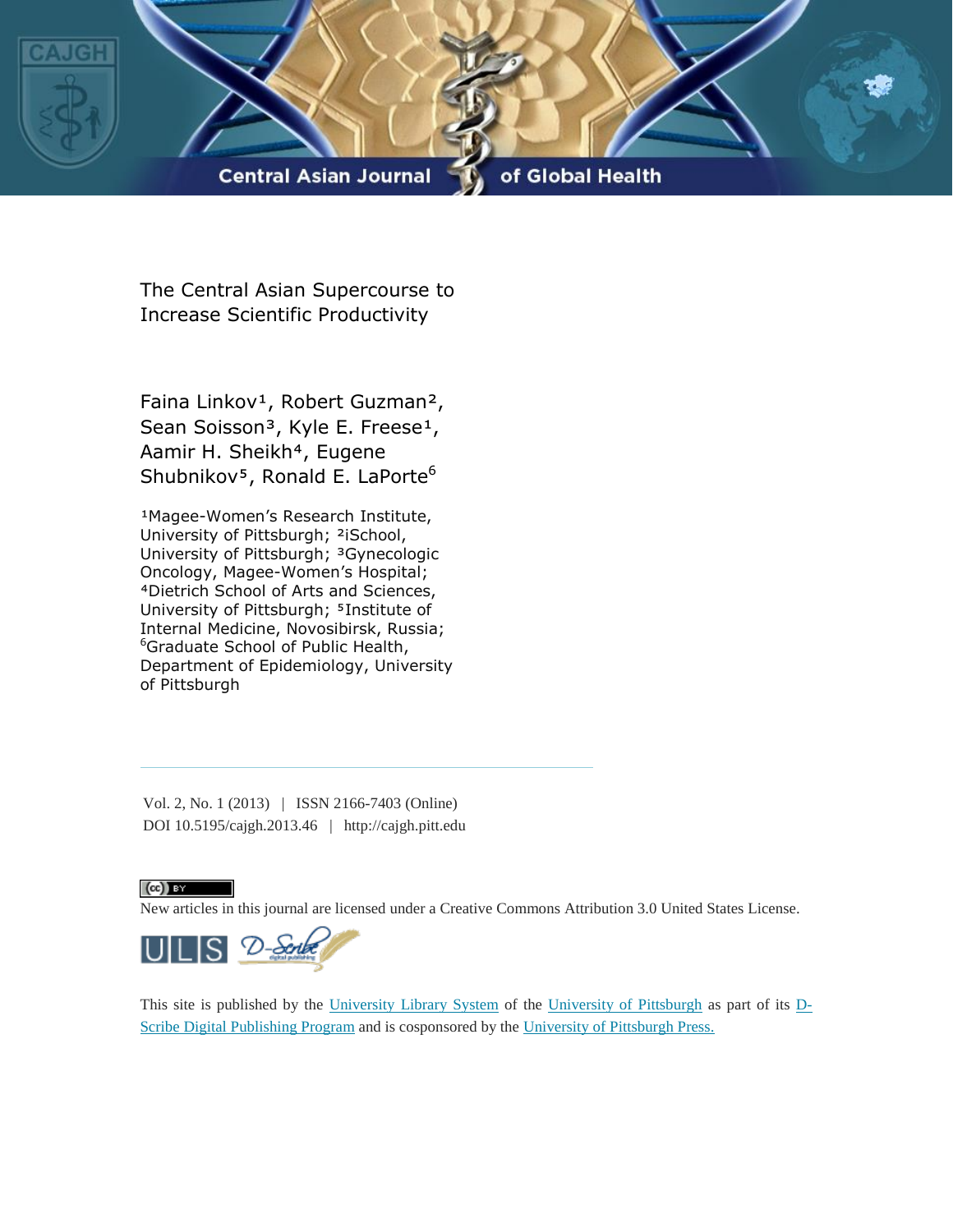The Central Asian Supercourse to Increase Scientific Productivity

Faina Linkov<sup>1</sup>, Robert Guzman<sup>2</sup>, Sean Soisson<sup>3</sup>, Kyle Freese<sup>1</sup>, Aamir H. Sheikh<sup>4</sup>, Eugene Shubnikov<sup>5</sup>, Ronald E. LaPorte<sup>6</sup>

<sup>1</sup>Magee-Women's Research Institute, University of Pittsburgh; ²iSchool, University of Pittsburgh; <sup>3</sup>Gynecologic Oncology, Magee-Women's Hospital; <sup>4</sup>Dietrich School of Arts and Sciences, University of Pittsburgh; <sup>5</sup>Institute of Internal Medicine, Novosibirsk, Russia; <sup>6</sup>Graduate School of Public Health, Department of Epidemiology, University of Pittsburgh

# **Editorial**

# **Introduction to Central Asia**

The Central Asian countries of Uzbekistan, Turkmenistan, Kazakhstan, Tajikistan and Kyrgyzstan are tied together with similar histories and genetic heritage. Historically, these countries formed from nomadic populations along the Silk Road with common cultures, religions, and languages. They also have similar health patterns and life expectancies (Uzbekistan, 67.2, Kazakhstan, 67.0, Tajikistan, 66.7, Kyrgyzstan, 65.9 and Turkmenistan, 63.2) which are near to the global average life expectancy.<sup>1</sup>

# [Figure 1: The countries of Central Asia](#page-6-0)

Since World War II, Central Asian countries have demonstrated a rapid increase in life expectancy, although there is still a large gap between genders.<sup>2</sup> Each country underwent the epidemiological transition, where life expectancy rose due to a major reduction of infectious diseases and an unmasking of chronic diseases including: diabetes, 3 cardiovascular disease, cancer, stroke, COPD, and injuries. Mortality patterns are virtually the same across Central  $Asia<sup>4</sup>$  with variations attributed mainly to differences in lifestyles.<sup>5</sup>

# **Research in Central Asia**

Overall, these countries have had little research collaboration despite sharing similar geographic locations environments, and migration patterns. Central Asian scientific productivity was determined by examining the publication rates for the five Central Asian countries (Table 1). Every country is well below the average worldwide publication rate of countries across the world. Countries such as Ukraine (ranked 38 among all UN recognized countries), Malaysia (43), and Kenya (65) have substantially higher productivity than Central Asian countries. 6

[Table 1: The rate of publication for the Central Asian](#page-7-0)  [countries and their ranking worldwide.](#page-7-0)

The publication numbers presented in Table 1 represent data from 1993-2010. There are only about 450 publications per year from Uzbekistan and only nine per year from the entire country of Turkmenistan. The five Central Asian countries average only 180 articles per year. In contrast, the annual rate of publication in the U.S. is 409,430 per year, over 2,200 times greater than the average publications per year in

This work is licensed under a Creative Commons Attribution 3.0 United States License.

This journal is published by the [University Library System](http://www.library.pitt.edu/) of the [University of Pittsburgh](http://www.pitt.edu/) as part of its [D-Scribe Digital Publishing Program,](http://www.library.pitt.edu/articles/digpubtype/index.html) and is cosponsored by the [University of Pittsburgh Press.](http://www.upress.pitt.edu/upressIndex.aspx)



# Central Asian Journal of Global Health

Volume 2, No. 1 (2013) | ISSN 2166-7403 (online) | DOI 10.5195/cajgh.2013.46 | http://cajgh.pitt.edu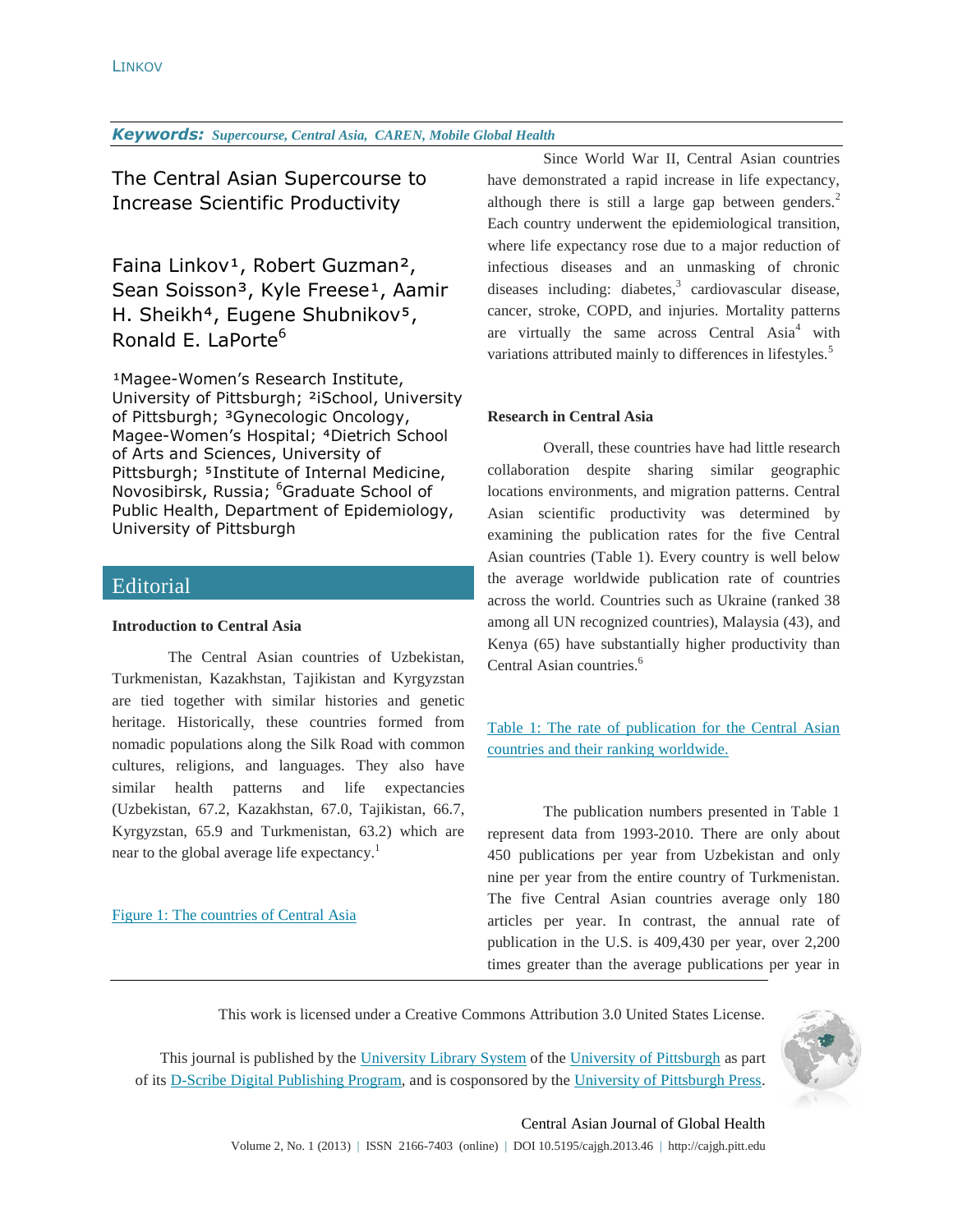#### CENTRAL ASIAN JOURNAL OF GLOBAL HEALTH

each of the Central Asian countries. As presented in Figure 2, there are countries that are adjacent to Central Asian countries, such as Iran, with 40 times the number of articles published (9,257 per year) and Pakistan with 11 times more,  $2,944$  per year).<sup>6</sup>

[Figure 2: Comparison of number of publications from](#page-8-0)  [countries adjacent to Central Asia and the countries of](#page-8-0)  [Central Asia.](#page-8-0)

The scientific disciplines of these publications are similar across these countries. The majority are in physics, chemistry, mathematics, and to a lesser extent, agriculture. There is a paucity of publications in medicine, public health, and social sciences. Clearly, it is important to boost the scientific culture of these countries, especially in the little represented areas.

#### **Scientific Hope**

Despite the rates of publications being low, there has been a significant increase since 1993, as shown in Figure 3. In Uzbekistan and Kazakhstan, the rise has been substantial, with close to a 100% increase in the number of publications. Moreover, scientists in all five countries have begun collaborating with each other in other countries in the region, as seen in Figure 4. This has nearly doubled international collaboration for all countries in the region. Additionally, over 50% of the articles produced have authors from more than one country. This clearly demonstrates that there is an interest and desire for regional collaboration.<sup>6</sup>

Figure 3 [Articles published in the Central Asian](#page-9-0)  [countries by year.](#page-9-0)

[Figure 4: The percentage of articles written in the](#page-10-0)  [Central Asian countries which are written with a co](#page-10-0)[author from another country.](#page-10-0)

The general conclusion is that rates of scientific productivity are relatively low in Central Asia and that focus has been almost exclusively on the "hard sciences" with little global health and behavioral research. However, we are seeing a rise in scientific productivity as well as an interest in international collaboration.

#### **The Supercourse Team's Role**

Our mission is to build capacity to improve scientific productivity in Central Asian countries. We hope to double the number of publications coming from the region in the next five years through building a global network of scientists, fostering research training, and providing access to broadband connectivity for scientific communication and the sharing of knowledge.

The first element required to improve scientific productivity is to provide networking for the universities in this region. This will lead to the free flow of ideas within and across borders. Secondly, it it is necessary to build a system that will provide training in research. This will be accomplished by creating programs and bolstering classroom research training by creating a Central Asian Supercourse. Finally a human scientific network in these countries will enable people to learn from each other within their countries, the region, and with the world.

# **CAREN: (Central Asian Research and Education Network)**

The implementation of fiber optic networking for universities in the region will facilitate collaboration between investigators at multiple institutions and will

This work is licensed under a Creative Commons Attribution 3.0 United States License.

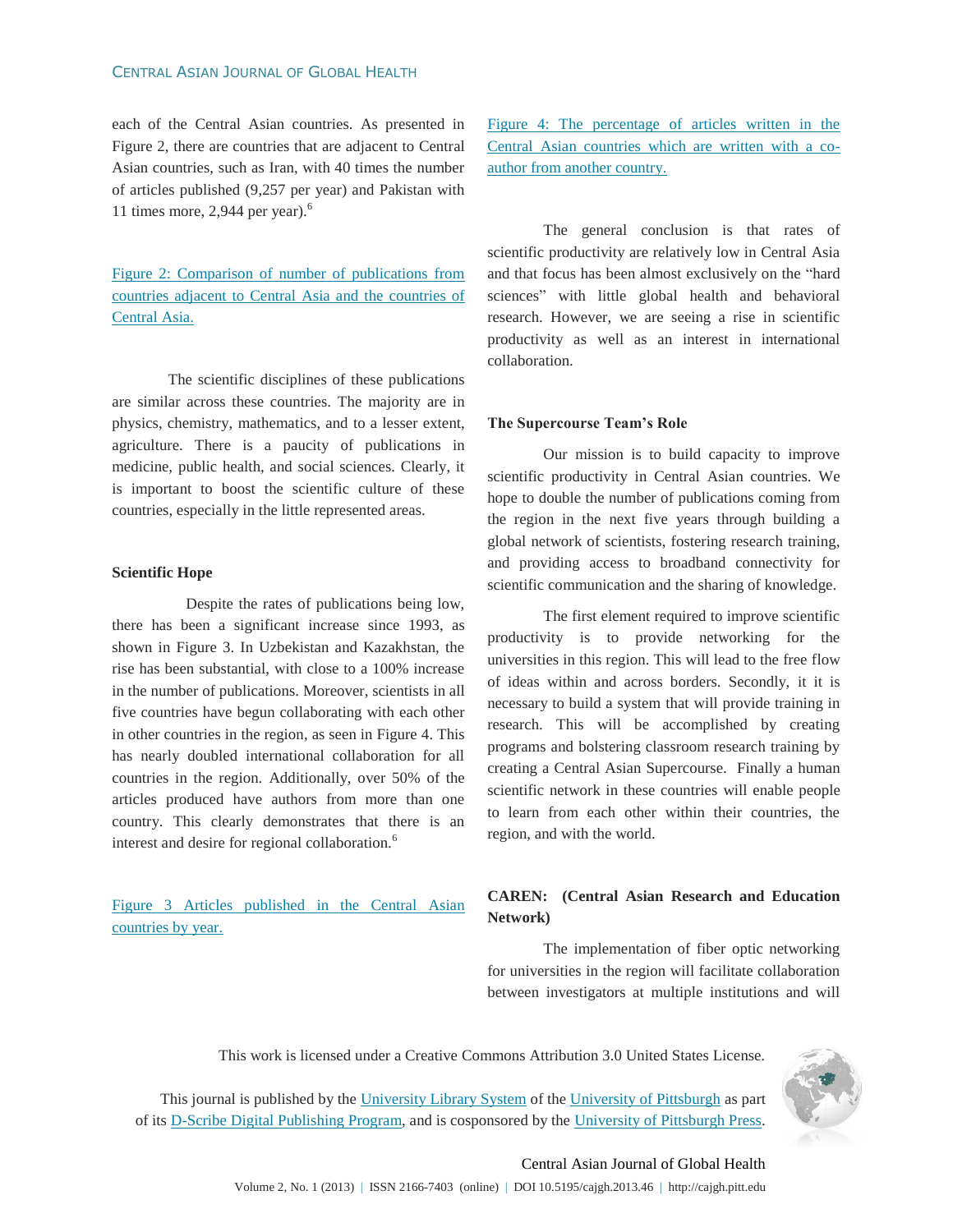improve research capacity. Launched in January 2009, the Central Asian Research and Education Network (CAREN) is a high-capacity regional research and education network that provides high-speed internet for universities and research centers. The CAREN project, which evolved from the Silk Project funded by the European Commission (EC), is nearing completion. The goal of this project is to improve research collaboration within the region and worldwide. This fiber optic backbone provides the superhighway for research and training programs.<sup>7</sup>

To date, CAREN has networked over onemillion users in more than 200 universities and facilitates joint regional and global projects. The user communities for CAREN include: distance learning, environmental studies, seismology, telemedicine, and textile research. The CAREN project will next link Central Asia and Europe to connect researchers across the world, increasing the collaboration and fostering development.<sup>4</sup>

#### **The Central Asian Supercourse**

Supercourse is a unique combination of a human network and a digital network containing state of the art content about global health and prevention The Supercourse model is very simple. The Central Asian Scientific Supercourse team has built a global network of over 50,000 primarily academic faculty members from 174 countries. The network contains 4855 PowerPoint lectures including: 77 from Nobel Prize laureates, 300 from IOM/NAS members, several lectures from the past two directors of the NIH and CDC, and the US Surgeon general. On average, each of the authors in the Supercourse has published 100 articles.<sup>8</sup>

These lectures can be distributed to faculty across the world, and can be used to compile cohesive lectures and presentations from disparate sources. For example, and educator using Supercourse might select

five slides from Peter Bennett, an expert on diabetes, eight from their own lectures, and ten from scientists in Europe. Through the Supercourse, teachers are empowered by having access to current, state-of-the-art lecture material.

There are 31 different languages represented in the Supercourse, with over 200 lectures in Russian, and several in Uzbek and Turkmen. The Central Asian Journal of Global Health [\(cajgh.pitt.edu\)](file:///C:/Users/freesek/AppData/Local/Microsoft/Windows/Temporary%20Internet%20Files/Content.IE5/FECMYLYF/cajgh.pitt.edu) is a product of extensive scientific networking and capacity of the Supercourse Project.

#### **Utilization of Supercourse in Central Asia**

Scientists from Central Asia are already participating in the Supercourse. Over 60 faculty members from the region are involved (200 accessing the site within the past 12 months), with most of the lectures from within the region coming from Kazakhstan. In addition, all of the medical schools in the region are connected with the Supercourse and to each other via CAREN.

Supercourse is a two-way street on which scientists in Central Asia and around the globe share their knowledge. We have already seen the benefits of this exchange through the 46 outstanding lectures prepared by participating faculty. These lectures were of interest to the world as they received 913 page views from outside the region, primarily from Europe and the U.S.

Clearly, there is an interest in building research capacity as well as in sharing knowledge within the region. The Central Asian Supercourse facilitates network fulfills this need. The origins of the Central Asian Supercourse can be found at: [http://www.pitt.edu/~super1/faculty/centralasia.htm.](http://www.pitt.edu/~super1/faculty/centralasia.htm) Its growth will be monitored as it becomes connected to the CAREN network.

This work is licensed under a Creative Commons Attribution 3.0 United States License.

This journal is published by the [University Library System](http://www.library.pitt.edu/) of the [University of Pittsburgh](http://www.pitt.edu/) as part of its [D-Scribe Digital Publishing Program,](http://www.library.pitt.edu/articles/digpubtype/index.html) and is cosponsored by the [University of Pittsburgh Press.](http://www.upress.pitt.edu/upressIndex.aspx)



# Central Asian Journal of Global Health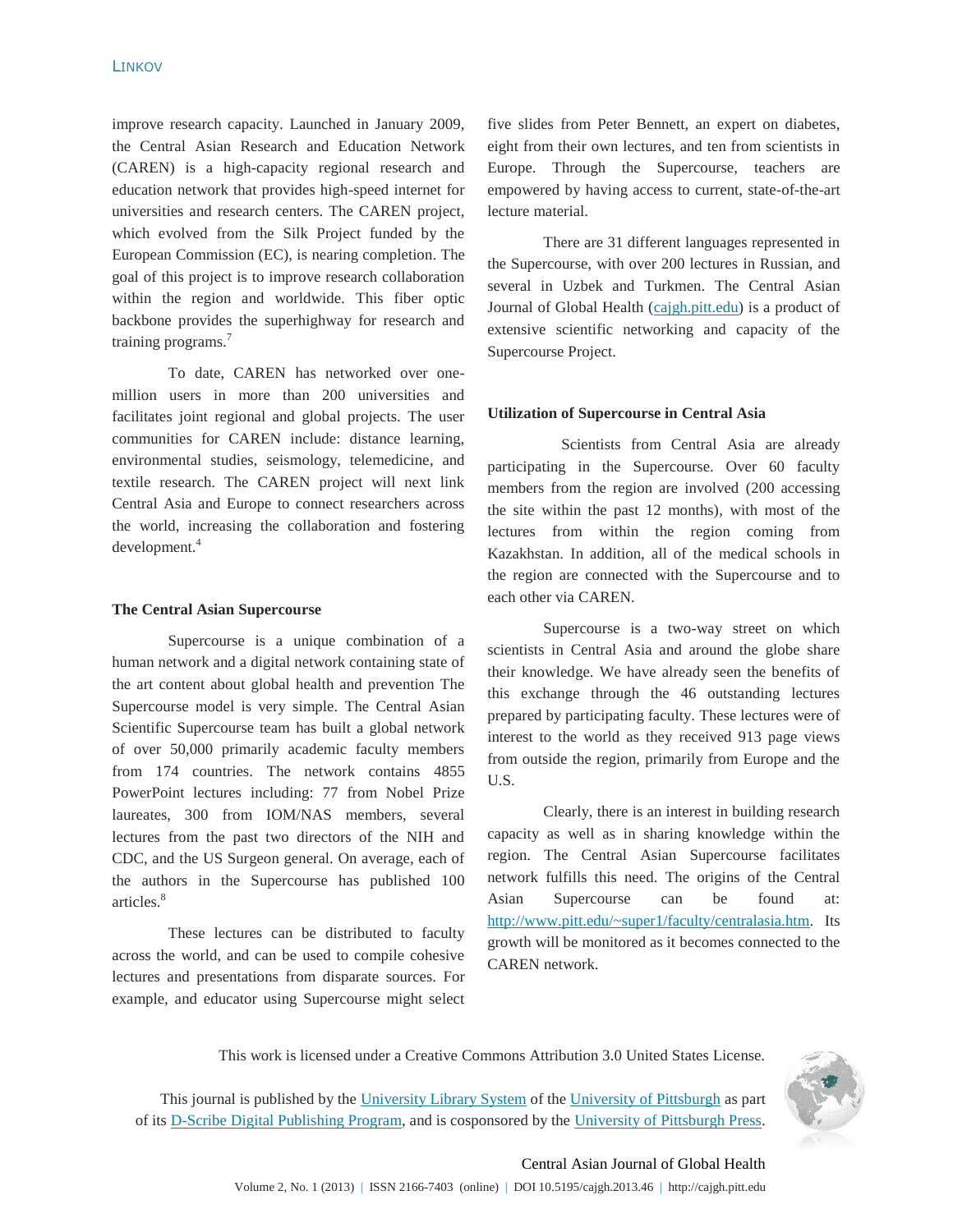#### **Mobile Global Health**

The field of "Mobile Global Health" represents the applications of cellular telephone technology to global health and prevention. It is expected that the number of cell phones will be equal to the number of people on earth in the next five years, which means that the vast majority of the global population will be accessible via cell phone. There are especially exciting implications for this trend in Central Asia, where cell phone use is already rising as shown in figure  $5.^{9,10}$ 

[Figure 5: The number of cell phone subscriptions \(in](#page-11-0)  [millions\) for each of the Central Asian countries.](#page-11-0)

Furthermore, Supercourse developer Eric Marler has been capturing all the phone applications pertaining to science. $11$  In just the last few months, nine applications have appeared from Central Asia; however, none of these are for science, and instead are focused on the travel industry.

#### **Conclusion**

The Central Asian countries of Uzbekistan, Turkmenistan, Kazakhstan, Tajikistan and Kyrgyzstan are primed for an increase in scientific productivity, measured by anticipated increase in peer reviewed scientific publications. Since the use of cellular/mobile devices is increasing in Central Asia, we support establishing a new field called "Mobile Global Health". With the help of the CAREN project and our Central Asian Supercourse Team, the region will be able to utilize computer and human networks in order to share scientific research and reach out to each other and around the world.

#### **References**

1. Life Expectancy At Birth. The World Factbook [Internet]. 2009 [cited 2013 Mar 15]. Available from: [https://www.cia.gov/library/publications/the-world](https://www.cia.gov/library/publications/the-world-factbook/rankorder/2102rank.html)[factbook/rankorder/2102rank.html.](https://www.cia.gov/library/publications/the-world-factbook/rankorder/2102rank.html)

2. Cashin C, Borowitz M, Zuess O. The gender gap in primary health care resource utilization in Central Asia. Health Policy Plan. 2002;17(3):264-72.

3. Danaei G, Finucane MM, Lu Y, Singh GM, Cowan MJ, Paciorek CJ; et al. National, regional, and global trends in fasting plasma glucose and diabetes prevalence since 1980: systematic analysis of health examination surveys and epidemiological studies with 370 country-years and 2.7 million participants. Lancet. 2011 Jul 2;378(9785):31-40.

4. LaPorte RE. Epidemiologic Transition [Internet]. Pittsburgh, PA: University of Pittsburgh; 2000 [updated 2006 Mar 3; cited 2013 Mar 15]. Available from: [http://www.pitt.edu/~super1/lecture/lec0022/.](http://www.pitt.edu/~super1/lecture/lec0022/)

5. Cockerham WC, Hinote BP, Abbott P, Haerpfer C. Health lifestyles in central Asia: the case of Kazakhstan and Kyrgyzstan. Social Science & Medicine. 2004;59(7):1409-21.

6. SCImago. SJR — SCImago Journal & Country Rank. 2007 [cited 2013 Mar 15]. Available from: [http://www.scimagojr.com/countryrank.php.](http://www.scimagojr.com/countryrank.php)

7. DANTE. CAREN. [cited 2012 Mar 15]. Available from: [http://caren.dante.net/.](http://caren.dante.net/)

8. Supercourse. Available from: http://www.pitt.edu/~super1/index.htm.

9. International Telecommunition Union. Key Global Telecom Indicators for the World Telecommunication Service Sector. 2011 [updated 2012 Jun 29; cited 2013 Mar 15]; Available from: [http://www.itu.int/ITU-](http://www.itu.int/ITU-D/ict/statistics/at_glance/KeyTelecom.html)[D/ict/statistics/at\\_glance/KeyTelecom.html.](http://www.itu.int/ITU-D/ict/statistics/at_glance/KeyTelecom.html)

10. The World Bank. Mobile cellular subscriptions 2012 [cited 2012 Mar 15]; Available from: [http://data.worldbank.org/indicator/IT.CEL.SETS/countries/1W](http://data.worldbank.org/indicator/IT.CEL.SETS/countries/1W?display=default) [?display=default.](http://data.worldbank.org/indicator/IT.CEL.SETS/countries/1W?display=default)

This work is licensed under a Creative Commons Attribution 3.0 United States License.



This journal is published by the [University Library System](http://www.library.pitt.edu/) of the [University of Pittsburgh](http://www.pitt.edu/) as part of its [D-Scribe Digital Publishing](http://www.library.pitt.edu/articles/digpubtype/index.html) Program, and is cosponsored by the [University of Pittsburgh Press.](http://www.upress.pitt.edu/upressIndex.aspx)

# Central Asian Journal of Global Health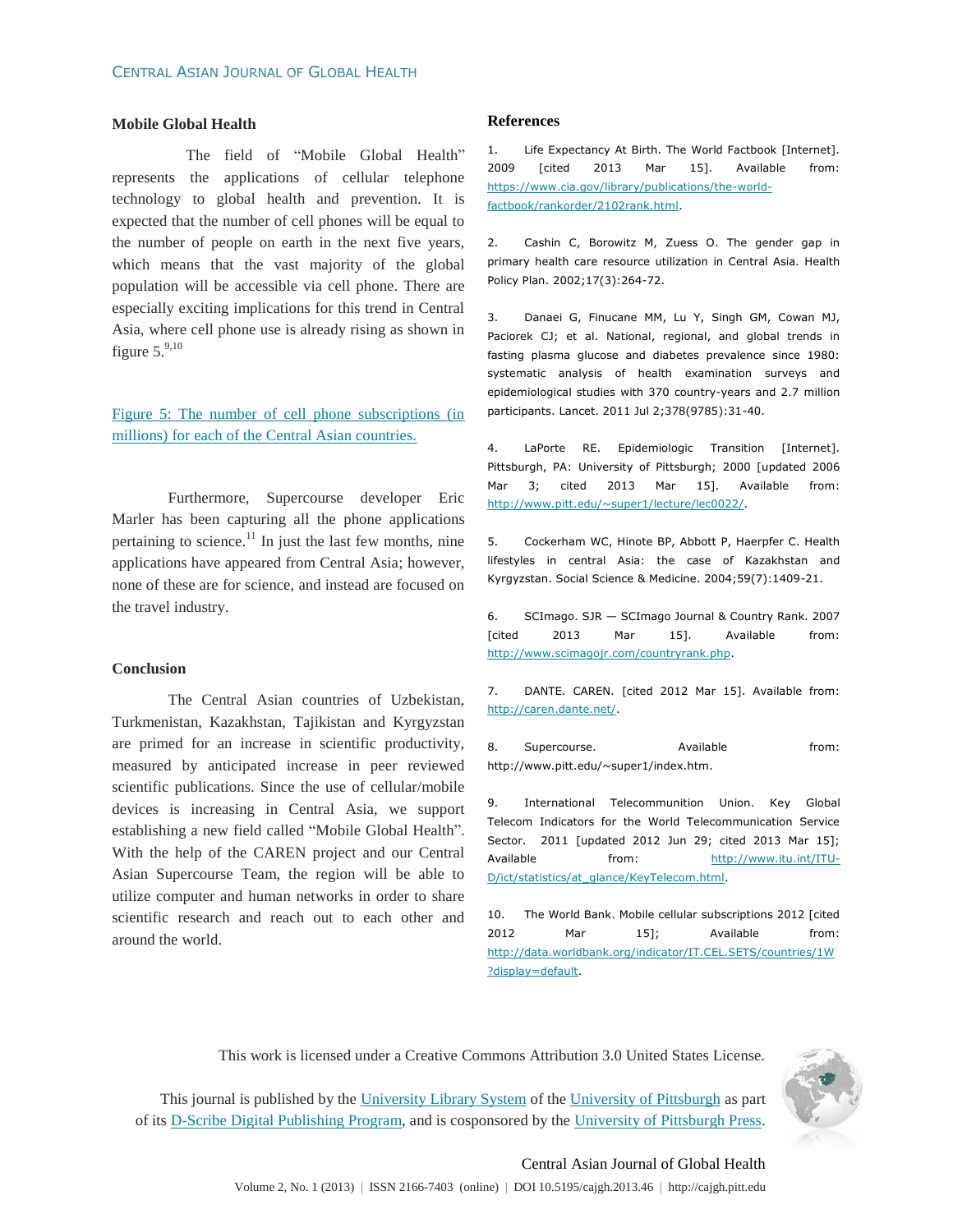# LINKOV

11. Marler E. Directory of apps for mobile phones by academic discipline. [updated 2012 Jun 25; cited 2013 Mar 15]; Available from: [http://www.pitt.edu/~super1/globalhealth/appsMobilePhones.h](http://www.pitt.edu/~super1/globalhealth/appsMobilePhones.htm) [tm.](http://www.pitt.edu/~super1/globalhealth/appsMobilePhones.htm)

This work is licensed under a Creative Commons Attribution 3.0 United States License.



This journal is published by the [University Library System](http://www.library.pitt.edu/) of the [University of Pittsburgh](http://www.pitt.edu/) as part of its [D-Scribe Digital Publishing Program,](http://www.library.pitt.edu/articles/digpubtype/index.html) and is cosponsored by the [University of Pittsburgh Press.](http://www.upress.pitt.edu/upressIndex.aspx)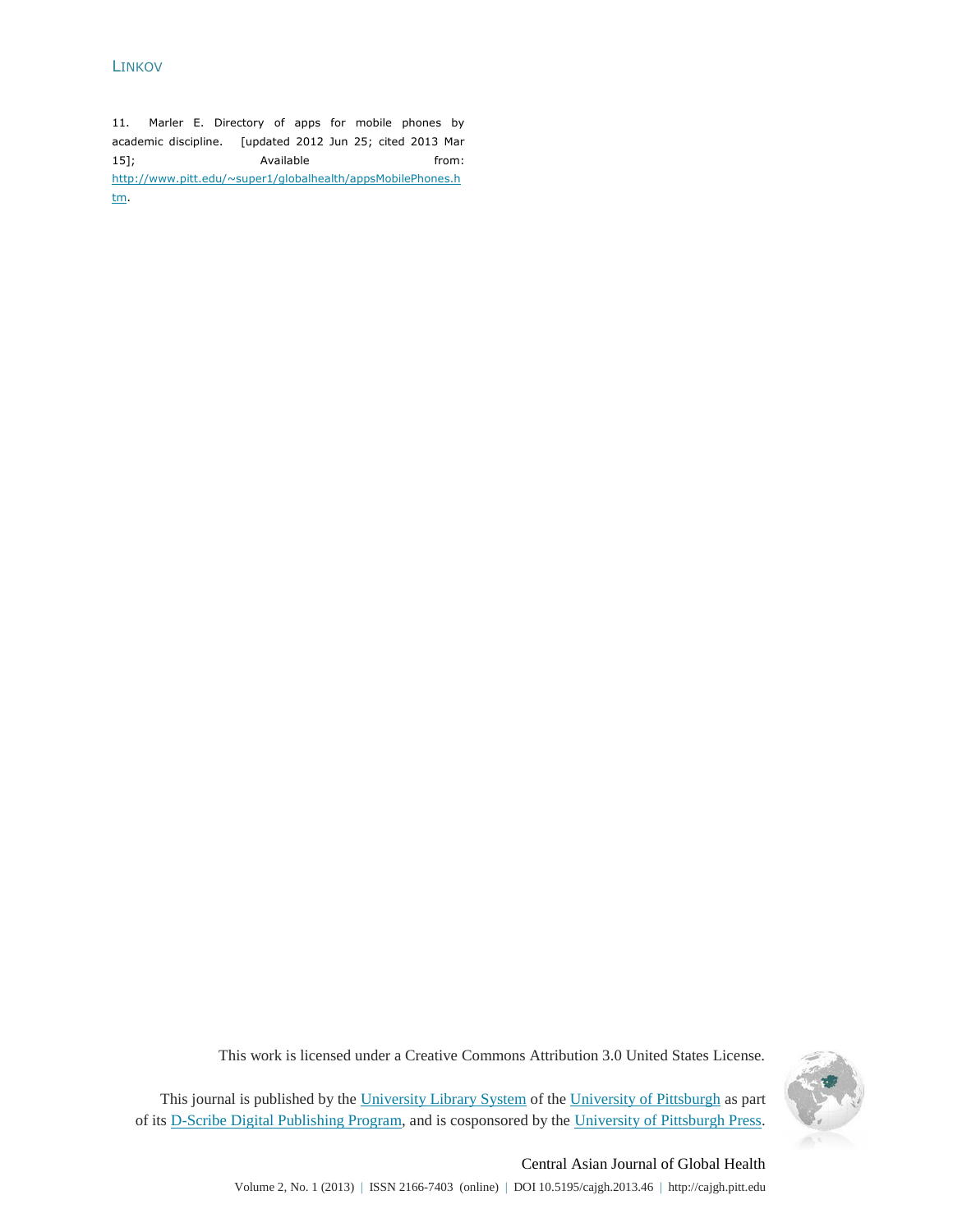<span id="page-6-0"></span>**Figure 1: The countries of Central Asia**



This work is licensed under a Creative Commons Attribution 3.0 United States License.



This journal is published by the [University Library System](http://www.library.pitt.edu/) of the [University of Pittsburgh](http://www.pitt.edu/) as part of its [D-Scribe Digital Publishing](http://www.library.pitt.edu/articles/digpubtype/index.html) Program, and is cosponsored by the [University of Pittsburgh Press.](http://www.upress.pitt.edu/upressIndex.aspx)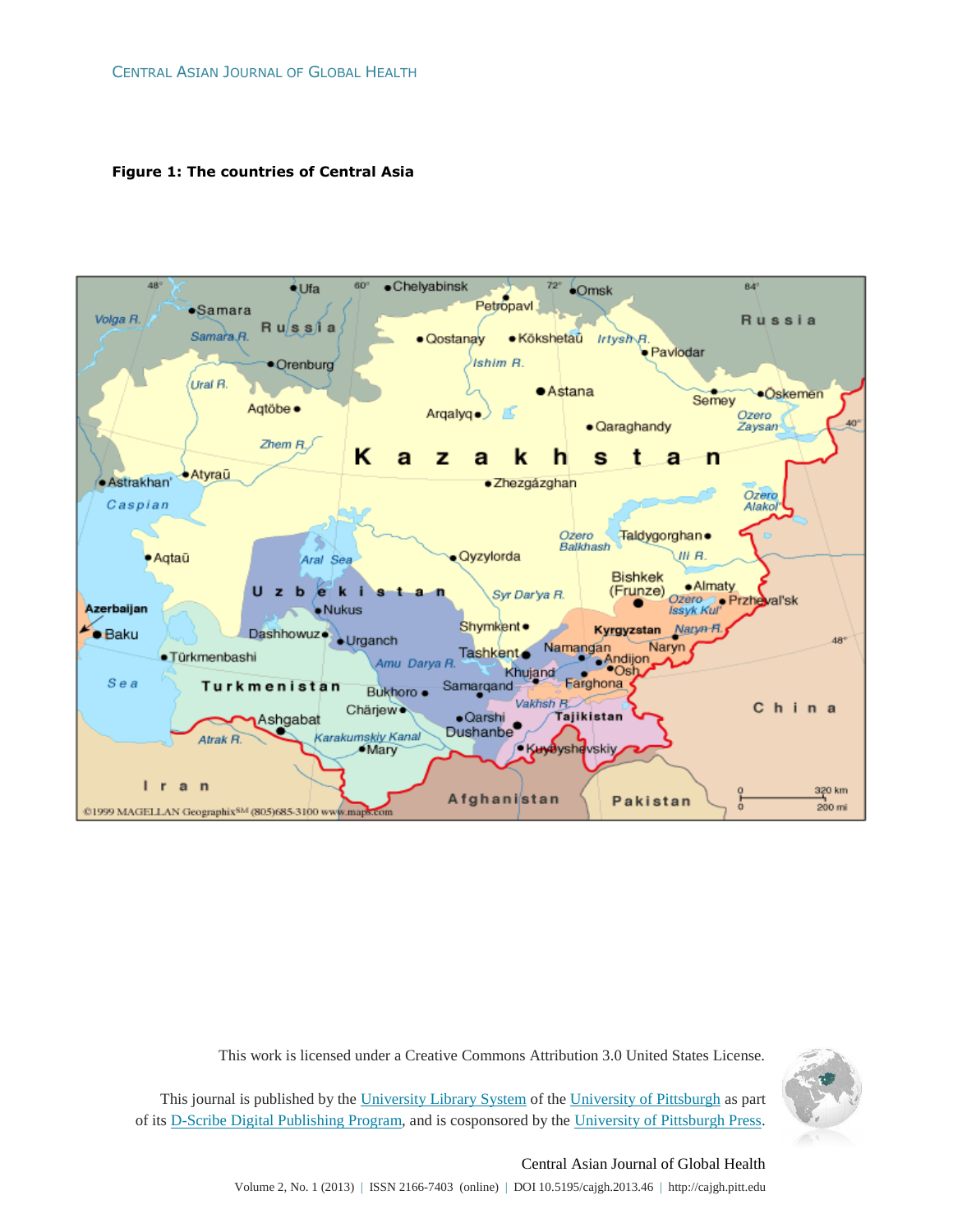<span id="page-7-0"></span>**Table 1: The rate of publication for the Central Asian countries and their ranking worldwide.<sup>6</sup>**

| <b>Country</b> | <b>Ranking</b> | scientific<br>Number of<br>publications |
|----------------|----------------|-----------------------------------------|
| Uzbekistan     | 80             | 6021                                    |
| Kazakhastan    | 91             | 4153                                    |
| Krygyzstan     | 141            | 735                                     |
| Tajikistan     | 145            | 676                                     |
| Turkmenistan   | 186            | 123                                     |

This work is licensed under a Creative Commons Attribution 3.0 United States License.

This journal is published by the [University Library System](http://www.library.pitt.edu/) of the [University of Pittsburgh](http://www.pitt.edu/) as part of its [D-Scribe Digital Publishing Program,](http://www.library.pitt.edu/articles/digpubtype/index.html) and is cosponsored by the [University of Pittsburgh Press.](http://www.upress.pitt.edu/upressIndex.aspx)



# Central Asian Journal of Global Health

Volume 2, No. 1 (2013) | ISSN 2166-7403 (online) | DOI 10.5195/cajgh.2013.46 | http://cajgh.pitt.edu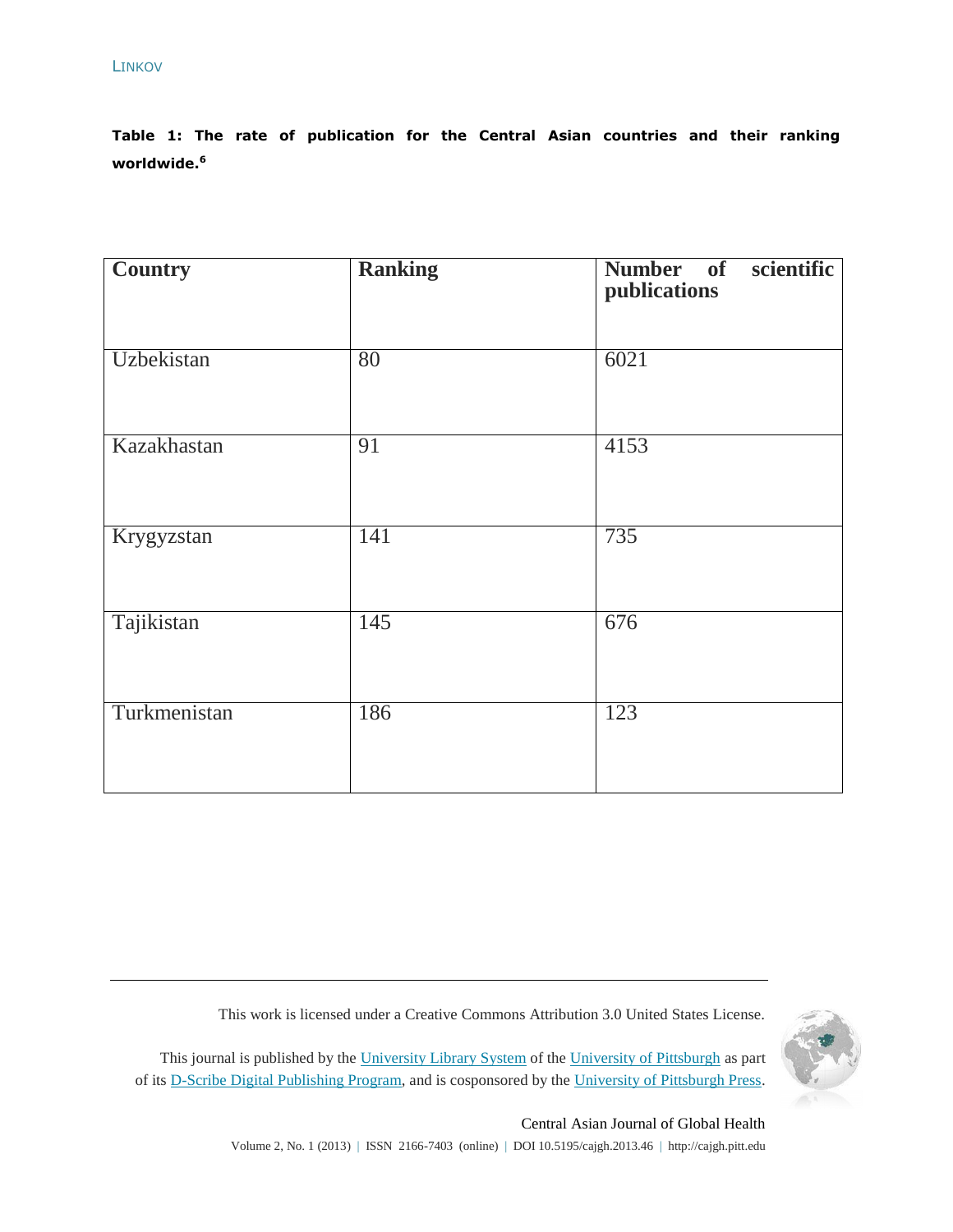<span id="page-8-0"></span>**Figure 2: Comparison of number of publications from countries adjacent to Central Asia and the countries of Central Asia.<sup>6</sup>**



This work is licensed under a Creative Commons Attribution 3.0 United States License.



This journal is published by the [University Library System](http://www.library.pitt.edu/) of the [University of Pittsburgh](http://www.pitt.edu/) as part of its [D-Scribe Digital Publishing](http://www.library.pitt.edu/articles/digpubtype/index.html) Program, and is cosponsored by the [University of Pittsburgh Press.](http://www.upress.pitt.edu/upressIndex.aspx)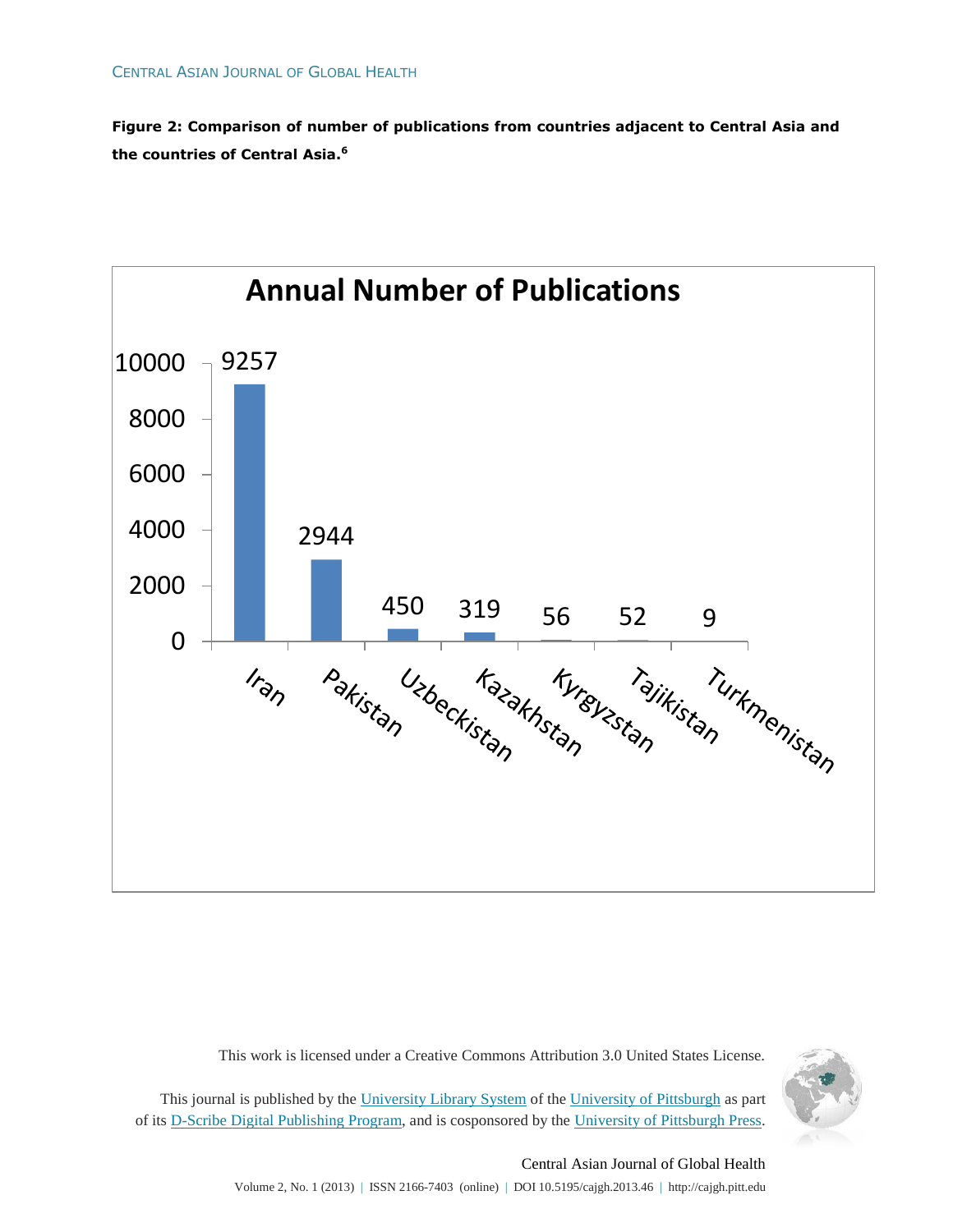<span id="page-9-0"></span>





This work is licensed under a Creative Commons Attribution 3.0 United States License.



This journal is published by the [University Library System](http://www.library.pitt.edu/) of the [University of Pittsburgh](http://www.pitt.edu/) as part of its [D-Scribe Digital Publishing Program,](http://www.library.pitt.edu/articles/digpubtype/index.html) and is cosponsored by the [University of Pittsburgh Press.](http://www.upress.pitt.edu/upressIndex.aspx)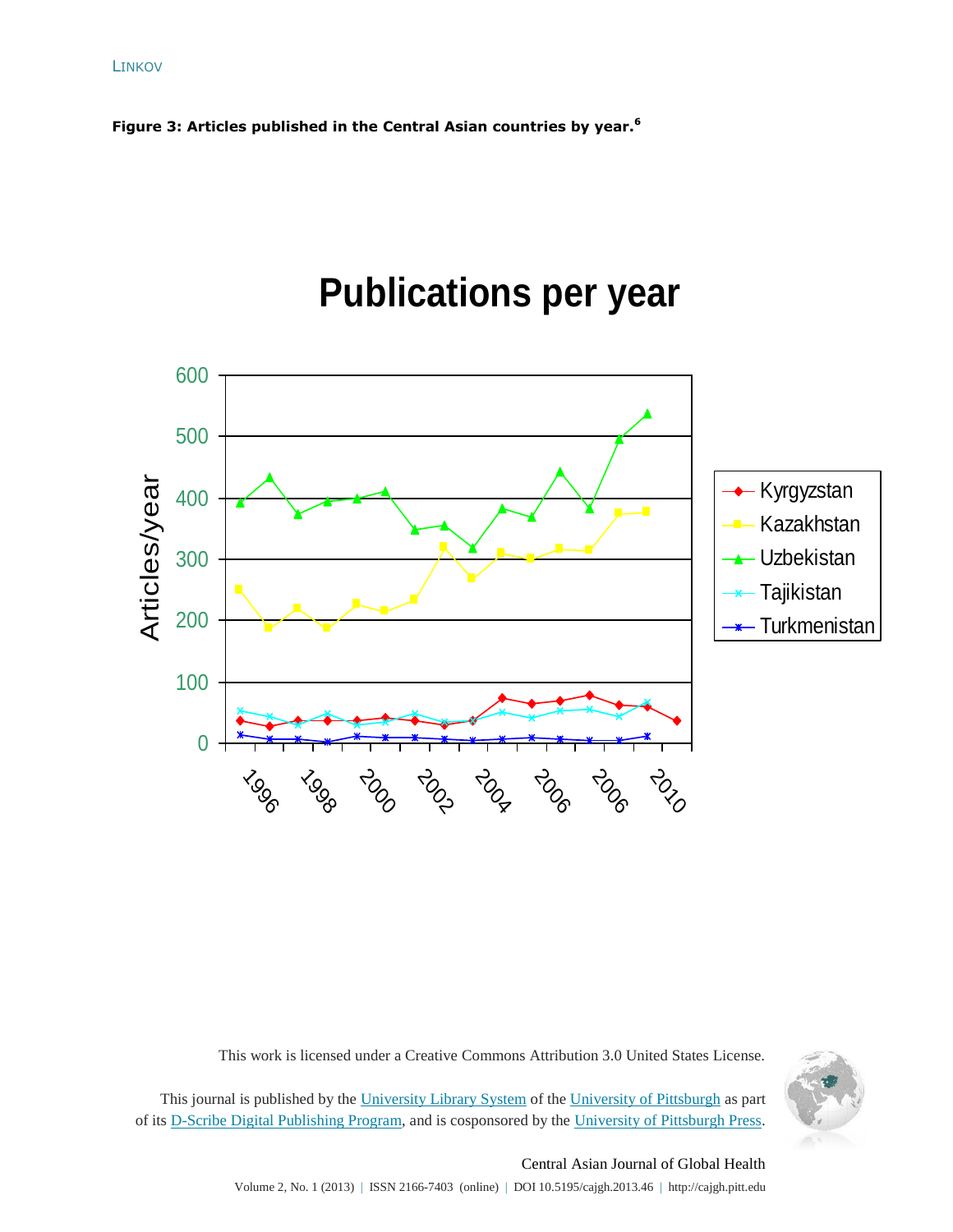<span id="page-10-0"></span>**Figure 4: The percentage of articles written in the Central Asian countries which are written with a co-author from another country.<sup>6</sup>**



# % with more than one country

This work is licensed under a Creative Commons Attribution 3.0 United States License.



This journal is published by the [University Library System](http://www.library.pitt.edu/) of the [University of Pittsburgh](http://www.pitt.edu/) as part of its [D-Scribe Digital Publishing](http://www.library.pitt.edu/articles/digpubtype/index.html) Program, and is cosponsored by the [University of Pittsburgh Press.](http://www.upress.pitt.edu/upressIndex.aspx)